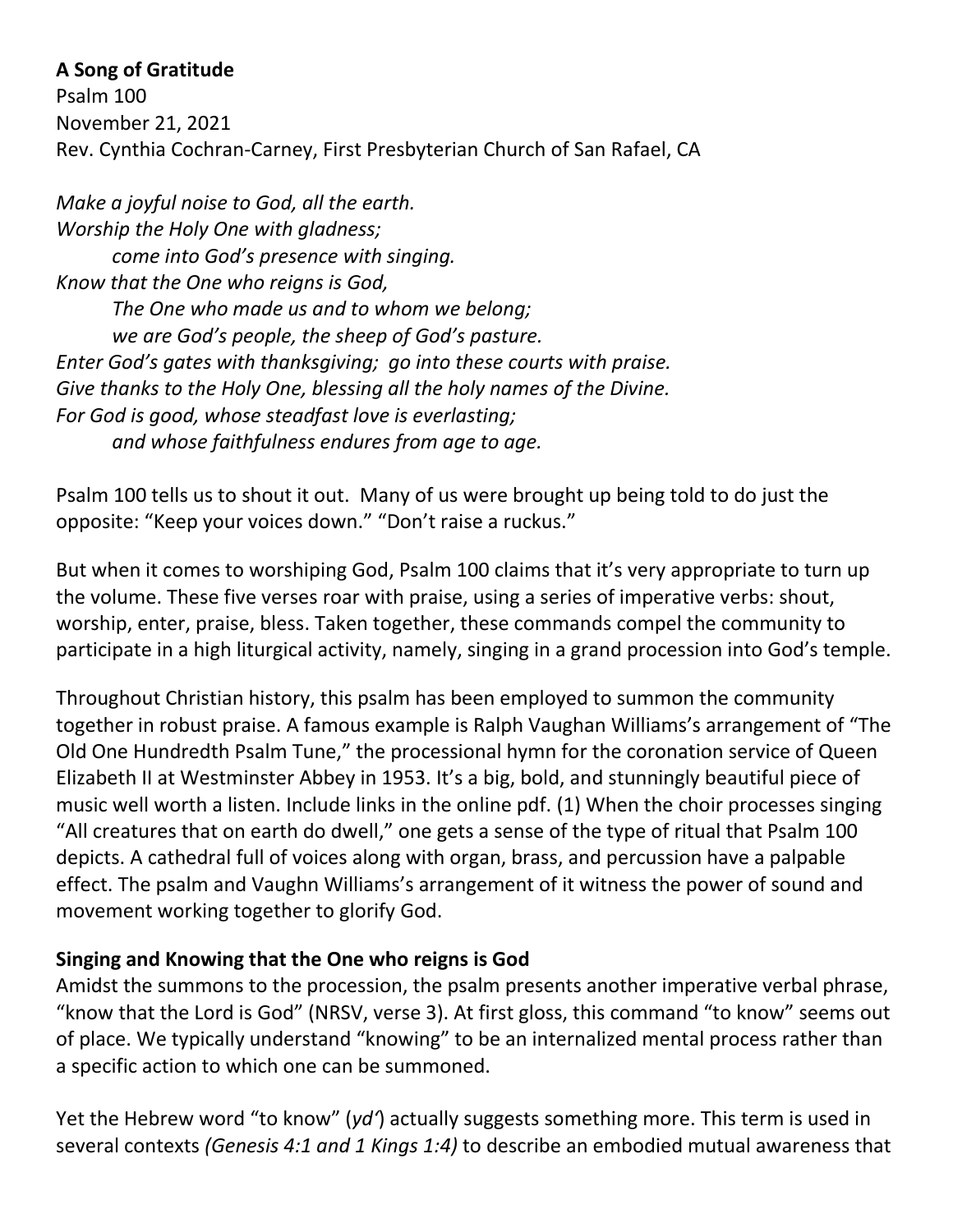comes through sexual intimacy. However, the larger usage of the verb "to know" in the Hebrew Bible suggests that the people's knowledge of God is not merely intellectual exercise. It is a deep and intimate awareness of the Divine, revealed in community. The community embodies this understanding of God through the ritual of the procession, through shouting, praising, and entering God's holy places together. (2)

It is collective gratitude in Psalm 100. People singing and processing up to the temple, together giving thanks to God for God's gifts of creating us, of being deeply and intimately known, belonging, guidance, shepherding, presence, steadfast love, faithfulness, goodness.

Psalm 100 reminds us gratitude to the Holy One can be loud song sung in community.

## **Psalm 100 invites us to see that Gratitude is a virtue.**

*Gratitude is not only the greatest of the virtues, but the parent of all of the others* – Cicero (106–43bc)

*A noble person is mindful and thankful of the favors he or she receives from others – The Buddha*

In a piece written by Marcus Borg, he lifts up how gratitude is a virtue. He read a book by Huston Smith, *And Live Rejoicing* published in 2012 when he was 93. Smith may be one of the the best-known religion scholars of the past half century. Borg writes  $- (3)$ 

The sentence that struck me was almost at the end. Right before "last words," he said, "the two categorical, unconditional virtues... are gratitude and empathy."

Naming "empathy" as one of the two categorical virtues (with its synonym "compassion" and close relative "love") is not particularly surprising. But naming gratitude as a virtue of equal importance is. ….This season is a fruitful time to reflect about the relationship between gratitude and thanksgiving. Sometimes they are the same, but not always.

One of the best-known prayers of thanksgiving is in a parable of Jesus (Luke 18.9-14). A devoutly religious person prays, "God, I thank you that I am not like other people." His thanksgiving was about his difference from others.

Less well-known is the table grace prayed by Jimmy Stewart's character in the 1965 movie 'Shenandoah." For almost fifty years, it has remained with me

"Lord, we cleared this land. We plowed it, sowed it, and harvest it. We cook the harvest. It wouldn't be here and we wouldn't be eating it if we hadn't done it all ourselves. We worked dog-bone hard for every crumb and morsel, but we thank you Lord just the same for the food we're about to eat. Amen."

A thanksgiving prayer? I suppose so. But it's mostly about self-reliance & deservedness.

**Gratitude is very different. It is both a feeling and an awareness.**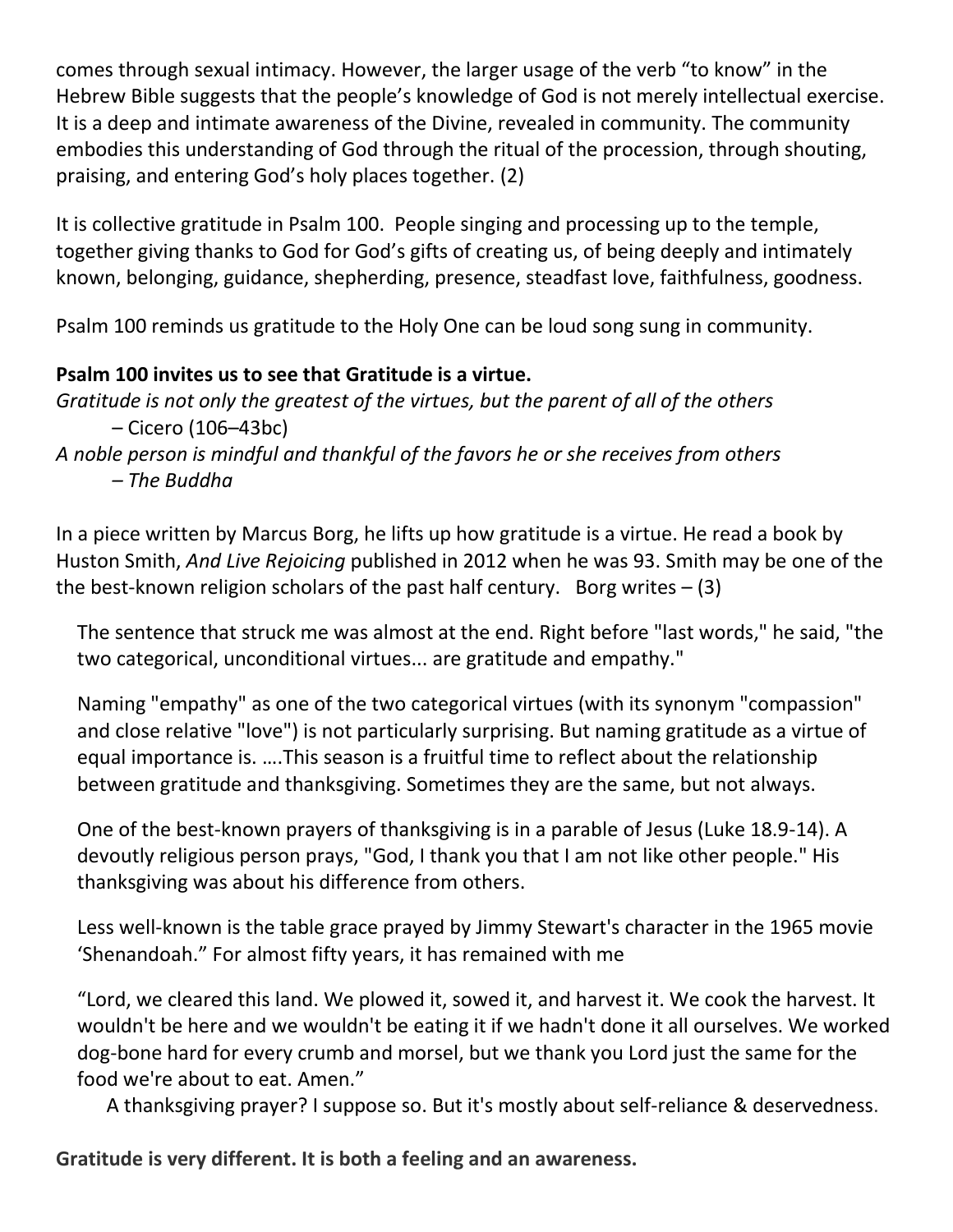As a feeling, it is often accompanied by a sensation that is at least metaphorically physical: a virtual breaking open, an opening of the heart, a flooding of the self with sheer gratefulness.

If our lives have turned out well, how much of that is the product of our own individual achievement? And how much is the product of the genes with which we were born that gave us a level of physical vitality, intelligence, health and longevity? How much is the product of the family we were born into, with its values and economic level? How much is the product of the country and time in which we were born?

Yes, individual responsibility and achievement matter, and there are people whose lives are triumphs over adversity. But how much of our lives have depended upon circumstances that we did not create? The notion of "self-made persons" who deserve all the success and wealth they've received is simply wrong. Indeed, "deservedness" is the opposite of gratitude, even if it occasionally produces prayers of thanksgiving.

Gratitude is a virtue with ethical consequences. When we feel most grateful, it almost impossible to be cruel, callous, or indifferent. And gratitude as the awareness that life is a gift stops the hard-heartedness that often accompanies the ideology of "the self-made person" who says "God, I thank you that I am not like other people." (4)

Gratitude and transformation go together. Sometimes it is the experience of deep gratitude that changes us. Sometimes gratitude is the product of transformation. Thanksgiving Day can leave us unchanged. Gratitude does not - it changes us.

I know that to be true. However, I also I feel a heaviness today about what Thanksgiving Day in United States means. We need to unlearn much of what we were taught about the first Thanksgiving, about who the Pilgrims were, and the history of the indigenous people who lived on this land for generations. I am glad Nancy will be speaking today to help us unravel parts of the story and resources to learn more. I feel a heaviness when I want to express my gratitude for living in the United States while also feeling appalled and angry about our political divides, gun violence, systemic racism, and more. Songs of thanksgiving can be sung when I and we continue to wrestle with questions about justice, white privilege, and land.

- + Gratitude to the Holy One can be sung loudly
- + Gratitude is a virtue, a feeling, an awareness and practice that changes us
- **+ Finally, Gratitude to God has something to do with grace.**

Deep gratitude leads to the realization that life, all of life, our lives, are a gift. Indeed, the words "gratitude" and "grace" have the same root. None of us created ourselves. None of us is self-made. Which echoes Psalm 100. We experience grace and we can say grace at the table. What can we learn about gratitude there? I will close with one of my favorite pieces about Thanksgiving, gratitude and grace by Anne Lamott.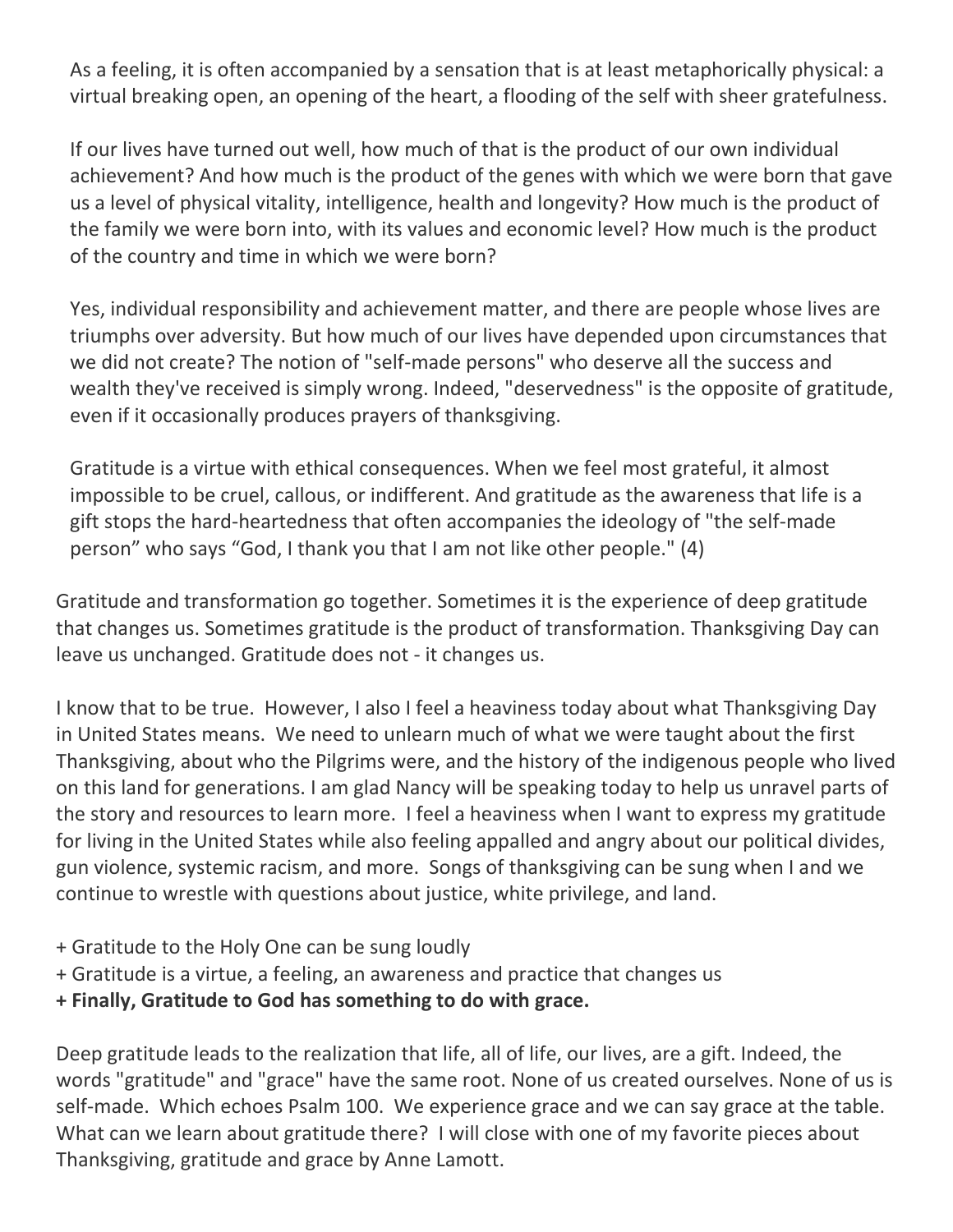We didn't say grace at our house when I was growing up because my parents were atheists. I knew even as a little girl that everyone at every table \*needed\* blessings and encouragement, but my family didn't ask for it. Instead, my parents raised glasses of wine to the chef: Cheers. Bottoms up. Dig in.

But I had a terrible secret, which was that I believed in God, a divine presence who heard me when I prayed, who stayed close to me in the dark. So at six years old I began to infiltrate religious families like a spy—Mata Hari in plaid sneakers.

One of my best friends was a Catholic girl. Her boisterous family bowed its collective head and said, "Bless us, O Lord, and these thy gifts. …" I was so hungry for these words; it was like a cool breeze, a polite thank-you note to God, the silky magnetic energy of gratitude.

…Because I grew up around alcohol and unhappy grown ups, I was very watchful, like a tiny air traffic controller. I noticed some families shortened the pro forma blessing so they could get right to the meal. …. Later I noticed how often people are held hostage by grace sayers, who use the opportunity to work the room,…..

…It turns out that my two brothers and I all grew up to be middle-aged believers. I've been a member of the same Presbyterian church for 36 years, 35 of them sober. My older brother became a born-again Christian—but don't ask him to give the blessing, as it can last forever. I adore him, but your food will grow cold. My younger brother is a freelance Irish Catholic.

So now someone at our holiday tables always ends up saying grace. I think we're in it for the pause, the quiet thanks for love and for our blessings, before the shoveling begins. For a minute, our stations are tuned to a broader, richer radius. We're acknowledging that this food didn't just magically appear: Someone grew it, ground it, bought it, baked it.

We say thank you for the miracle that we have stuck together all these years, in spite of it all; that we have each other's backs, and hilarious companionship. We say thank you for the plentiful and outrageous food: Kathy's lox, Robby's heartbreaking gravy. We pray to be mindful of the needs of others. We savor these moments out of time, when we are conscious of love's presence, of Someone's great abiding generosity to our dear and motley family, these holy moments of gratitude. And that is grace. (5)

May we remember our ancestors who processed and sung a psalm of thanksgiving, shouting their gratitude to the Holy One. May we show in our actions and words that we are grateful for our church, for the ways God sustains us here in love and calls us to love our neighbors near and far. May we know that gratitude to is a virtue, a feeling, an awareness and practice that changes us. And finally may the silky magnetic energy of gratitude and grace flow into you and through you today, this week and from now on. Amen.